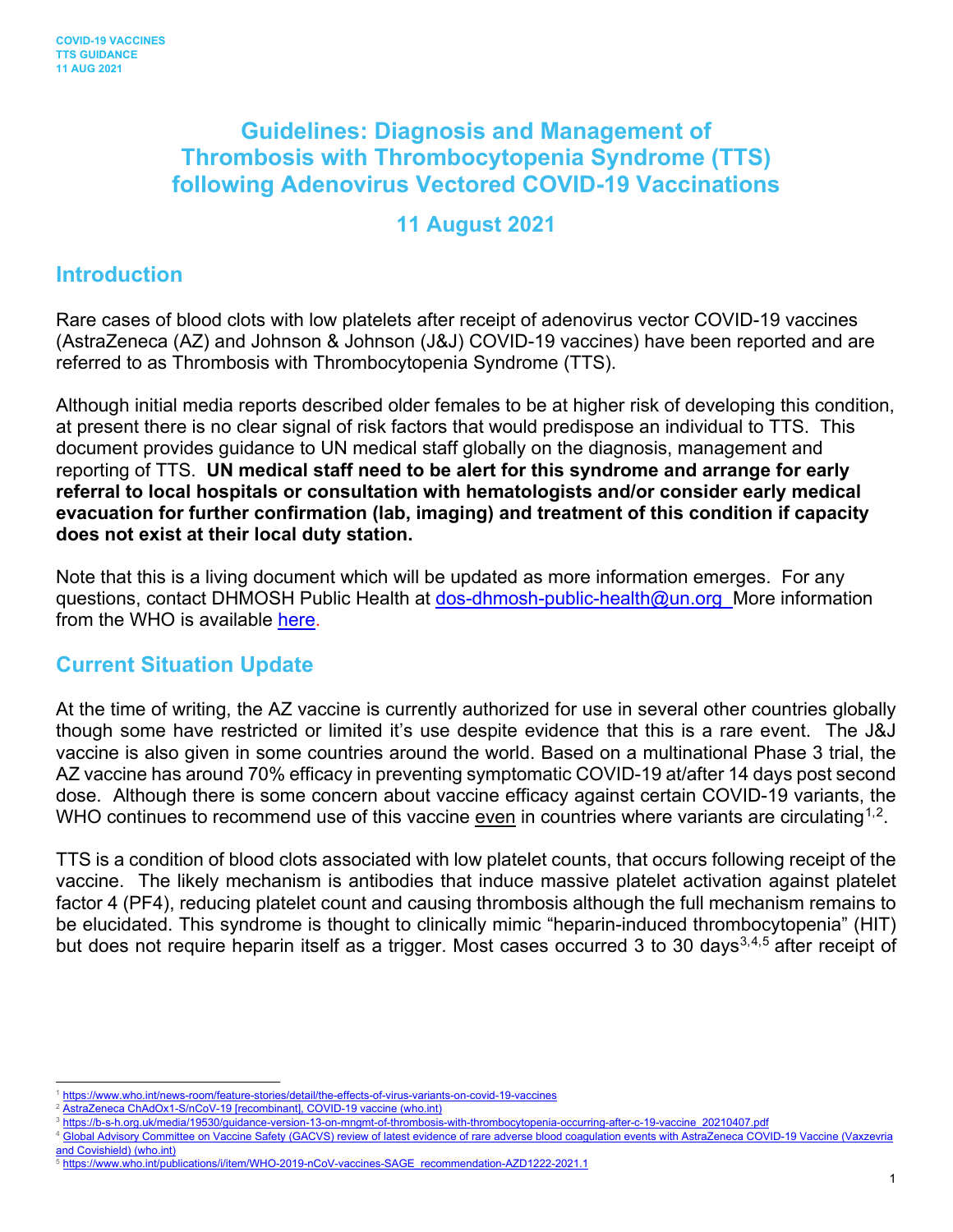the AZ vaccine, and in women<sup>[6](#page-1-0)</sup> under 60 years old<sup>7</sup>. Some cases have also occurred after receipt of the J&J vaccine 3 to 15 days following receipt of this vaccine<sup>[8](#page-1-2)</sup>.

Available evidence so far, at the time of writing, continues to suggest that **this syndrome is extremely rare**[9](#page-1-3) though information continues to evolve.

Because of the rarity of events and potential severity of COVID-19, the European Medicines Agency (EMA) concluded that the overall benefits of the vaccine continue to outweigh the risk. The WHO has also stated that the very rare incidence should be weighed against the risk of morbidity from COVID19. See WHO statement [here.](https://www.who.int/news/item/07-04-2021-interim-statement-of-the-covid-19-subcommittee-of-the-who-global-advisory-committee-on-vaccine-safety) The WHO has stated that a causal relationship, while plausible, has still yet to be confirmed.

A recent study<sup>[10](#page-1-4)</sup> out of Denmark and Norway observed increased rates of venous thromboembolic events with the AZ vaccine, however the absolute risk was small.

#### **Clinical Presentation of TTS**

Patients with TTS may present with cerebral sinus vein thrombosis (CSVT), or with other arterial or venous clots.

Mild to moderate constitutional symptoms such as fever, fatigue, headache, or muscle aches are common in the first 24 – 48 hours following vaccination and are not suggestive of TTS. However, patients with the following symptoms **30 days** following AZ or J&J vaccine should make you suspect TTS:

- **Persistent, severe and intense headache**
- **signs of low platelets such as petechiae, purpura or easy bruising or bleeding**
- **focal neurological symptoms**
- **seizures, or blurred or double vision (suggesting CSVT or arterial stroke)**
- **shortness of breath or chest pain (suggesting pulmonary embolism or acute coronary syndrome)**
- **abdominal pain (suggesting portal vein thrombosis)**
- **limb swelling, redness, pallor, or coldness (suggesting deep vein thrombosis or acute limb ischemia)**
- **back pain**

<span id="page-1-2"></span><span id="page-1-1"></span><sup>7</sup> <https://www.ema.europa.eu/en/news/astrazenecas-covid-19-vaccine-ema-finds-possible-link-very-rare-cases-unusual-blood-clots-low-blood> <sup>8</sup> <https://www.who.int/publications/i/item/WHO-2019-nCoV-vaccines-SAGE-recommendation-Ad26.COV2.S-2021.1>

<span id="page-1-0"></span><sup>&</sup>lt;sup>6</sup> Note that additional studies needed on this since many vaccine recipients are women as they fall under the high priority first responders groups such as teachers and healthcare workers being prioritized early for vaccination.

<span id="page-1-3"></span> $9$ There appears to be geographic variation in terms of reported incidence of TTS with very few cases reported from non-EU countries. Norway has reported a rate of 1 in every 25,000 doses, Germany reported 1 in 100,000 doses, while Europe's overall figures are 1 in 210,000. The UK has reported about 1 in 500,000 doses. Specifically, 169 reported cases of cerebral venous sinus thrombosis (CVST) and 53 cases of splanchnic vein thrombosis were reported in 34 million vaccine recipients in the UK and European Economic Area as of time of writing this document.

<span id="page-1-4"></span><sup>10</sup> Reference: Arterial events, venous thromboembolism, thrombocytopenia after vaccination with Oxford-AstraZeneva ChAdOx1-@ in Denmark and Norway: populationbased cohort study. BMR 2021; 373 Pottegard A et al.

<sup>9</sup>Reference: "Guidance for clinical case management of thrombosis with thrombocytopenia syndrome (TTS) following vaccination to prevent coronavirus disease (COVID-19). WHO 2021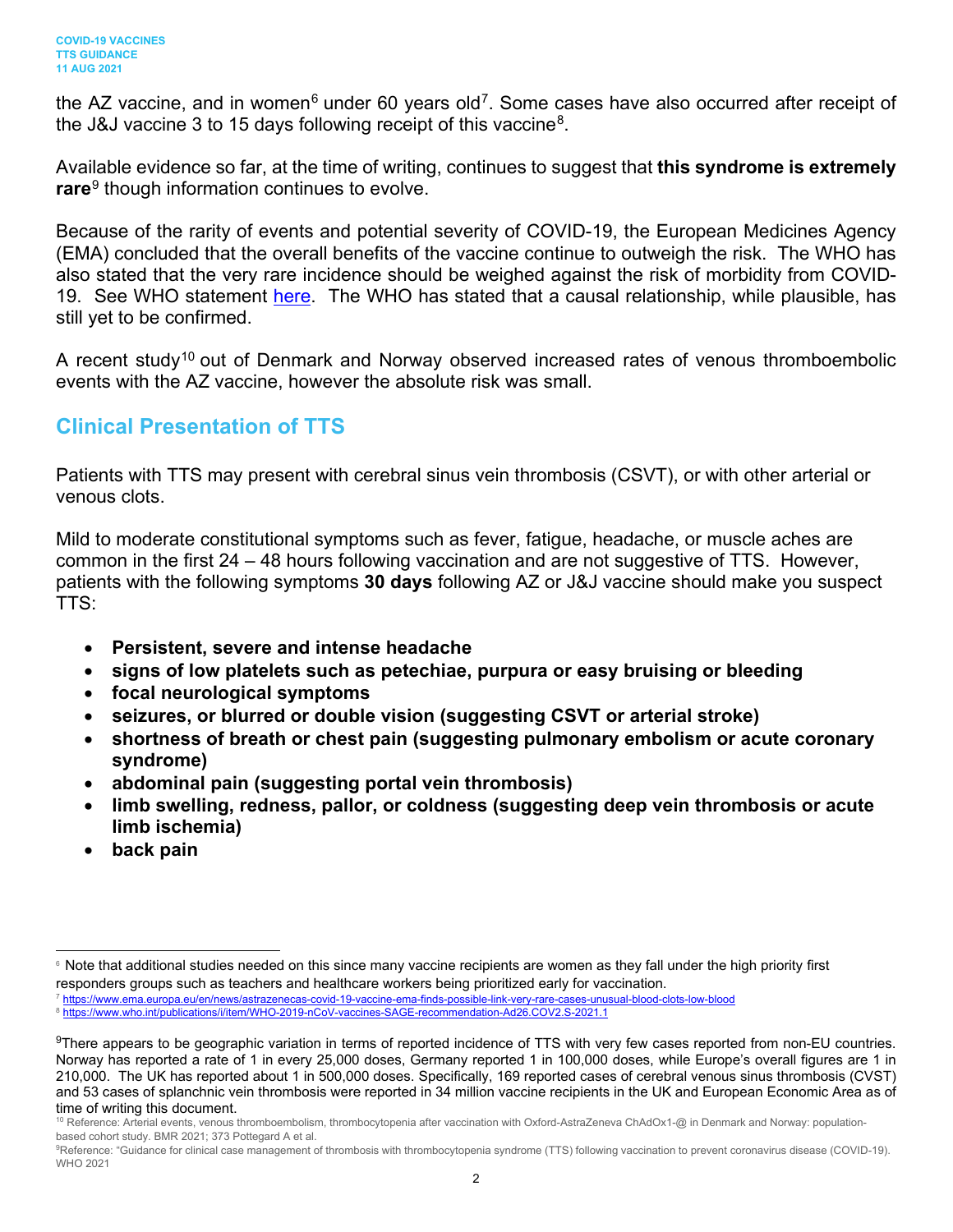TTS can occur within 30 days of AZ or J&J vaccine, (peak time period for initial symptoms between days 6 to 14 after vaccination), so the above symptoms occurring within this time frame should raise clinical suspicion of TTS9.

# **Risk factors for TTS**

Some data suggest that there is a higher risk in younger adults compared with older adults. No additional risk factors have yet been identified[11.](#page-2-0)

Although pregnancy is associated with higher rates of thrombosis, thrombocytopenic and hemorrhage, it is not known if pregnancy is associated with higher risk of TTS.

It is not known if TTS is a risk following the second dose (reports to date have been with first dose).

# **What To Do When An Individual Presents with the Above Symptoms**

- 1. Ask patient about their COVID-19 vaccine history and note the date that they received the doses, if any
- 2. Draw a complete blood count (CBC) from the patient, with platelet count and peripheral smear.
- 3. If platelet count is equal <sup>or</sup> less than 150 x 10<sup>9</sup>/L<sup>10</sup>, **AND** their symptoms occur within 30 days after COVID-19 vaccination, such patients are considered a **suspect case of TTS**.
- 4. Suspect TTS patients should be further evaluated for TTS through:
	- a. **Imaging for thrombosis** based on symptoms, focused on detection of CSVT with CT or MRI venogram, splanchnic thrombosis, pulmonary emboli, and/or DVT
	- b. **D-dimers**: majority of TTS patients have markedly elevated values (>4000 mcg/L)
	- c. **Fibrinogen**: some TTS patients are reported to have low values
	- d. **PF4-heparin ELISA**: almost 100% of cases reported had positive assays.
		- *i. Note that in those with normal platelets and normal d-dimer it is unlikely that the diagnosis is TTS and other differential diagnoses should be pursued*
		- *ii. If platelets are >150 and d-dimer is elevated or there is a particular suspicion for TTS, repeat blood work is recommended in 24 hours.*

5. **If such lab tests and services in #3 are not available in your clinic, you need to urgently organize a referral to a local hospital/lab with these services, or medically evacuate to diagnose, rule out and/or treat TTS.** Routine empiric administration of IVIG and anticoagulation before proper diagnosis is not recommended.

An algorithm of these steps is found in Annex 1.

## **Treatment of TTS**

Treatment of suspect or confirmed TTS requires consultation with a specialist hematologist. However, please bear in mind the following principles for treating such patients:

- 1. DO NOT give heparin (both unfractionated heparin and low molecular weight heparins)
- 2. Avoid platelet transfusions
- 3. Consult a hematologist (in person, virtually, by phone)

<span id="page-2-0"></span><sup>11</sup> [https://www.who.int/publications/i/item/WHO-2019-nCoV-vaccines-SAGE\\_recommendation-AZD1222-2021.1](https://www.who.int/publications/i/item/WHO-2019-nCoV-vaccines-SAGE_recommendation-AZD1222-2021.1)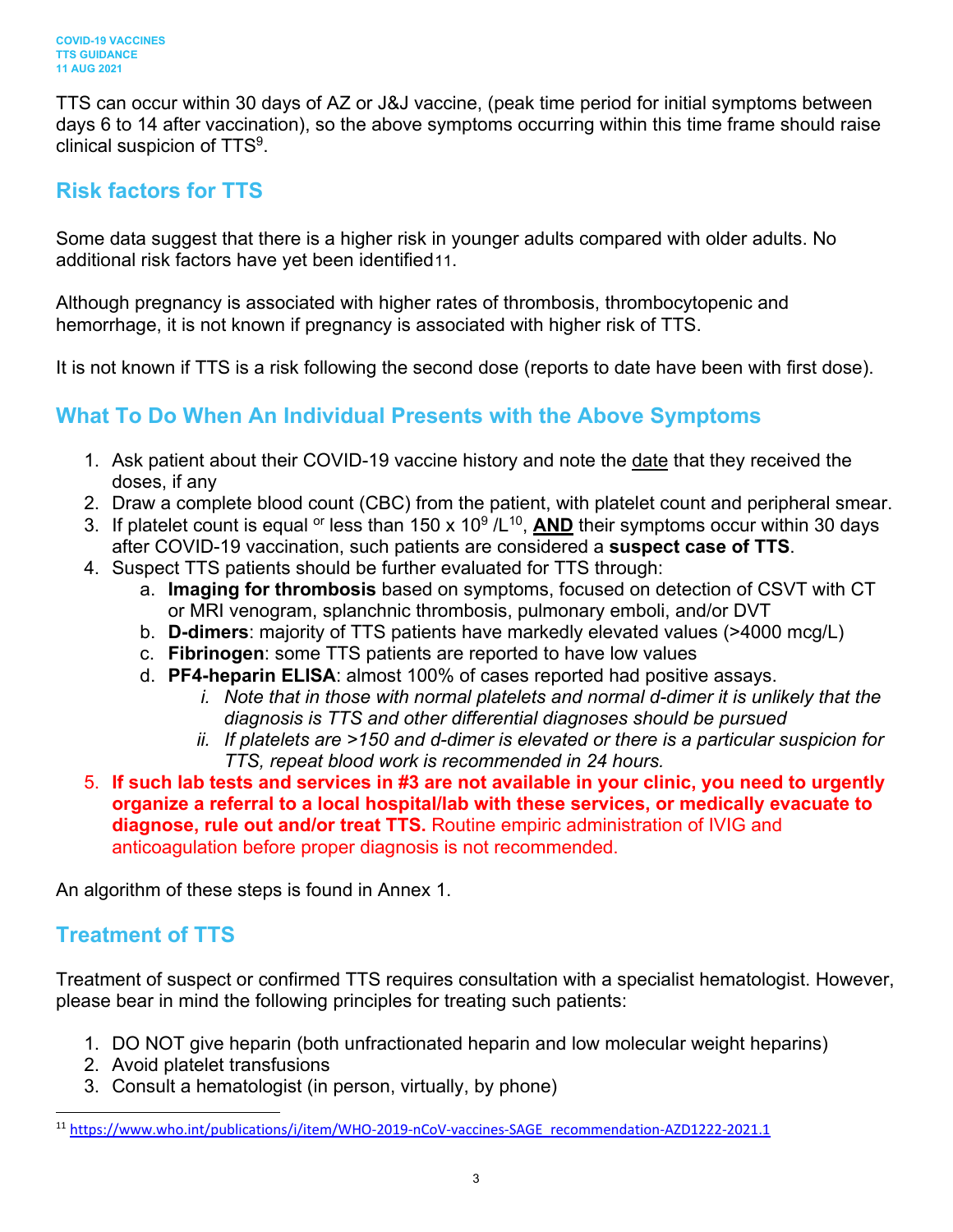- **4.** If you have the therapies available, **initiate therapy with intravenous immunoglobulin and non-heparin anticoagulation pending PF4 ELISA results only if:**
	- **a. Patient has signs/symptoms of serious thrombosis AND at least one of the following:**
		- **i. Low platelets OR**
		- **ii. Positive imagine OR**
		- **iii. Both**

**OR**

- **b. Patient has no signs, symptoms or imaging documenting thrombosis BUT there is low platelets AND very high/rising D-dimer.**
- Note: IVIG dose is 1 g/kg daily for 2 days for severe or life-threatening clots, if available. Further IVIG may require balancing bleeding and thrombotic risk
- Note: Use first line anticoagulants: direct oral anti-Xa inhibitors (e.g. rivaroxaban, apixaban, edoxaban)

Further information concerning specialized guidance on how to confirm TTS diagnosis and its clinical management is available at UK: Guidance Produced from the Expert Haematology Panel (EHP) [focused on Covid-19 Vaccine induced Thrombosis and Thrombocytopenia \(VITT\)](https://b-s-h.org.uk/media/19530/guidance-version-13-on-mngmt-of-thrombosis-with-thrombocytopenia-occurring-after-c-19-vaccine_20210407.pdf) and [American Society of Haematology: TTS Guidance](https://www.hematology.org/covid-19/vaccine-induced-immune-thrombotic-thrombocytopenia)

## **Reporting TTS**

Prompt reporting of such cases amongst UN personnel is mandatory to learn more about this rare but serious thrombotic phenomenon.

#### **All cases of thrombosis, thrombocytopenia occurring within 30 days of COVID-19 vaccinations must be reported immediately to DHMOSH Public Health at [dos-dhmosh-public](mailto:dos-dhmosh-public-health@un.org)[health@un.org](mailto:dos-dhmosh-public-health@un.org)**

## **Additional considerations**

Those who have had TTS post-vaccination should not receive a second dose of AZ vaccine<sup>12</sup>.

Recommendations for those who require a second dose of vaccine and whether or not in this situation, a different type of vaccine (for example mRNA or other) can be used are still under development.

## **New Update**

On June 11, 201 the EMA's safety committee has indicated that those with capillary leak syndrome should not be vaccinated with the AZ vaccine. Symptoms include feeling faint, rapid swelling of arms and legs or sudden weight gain in the days following vaccination. Six cases have been reviewed and

<span id="page-3-0"></span><sup>12</sup> [https://www.who.int/publications/i/item/WHO-2019-nCoV-vaccines-SAGE\\_recommendation-AZD1222-2021.1](https://www.who.int/publications/i/item/WHO-2019-nCoV-vaccines-SAGE_recommendation-AZD1222-2021.1)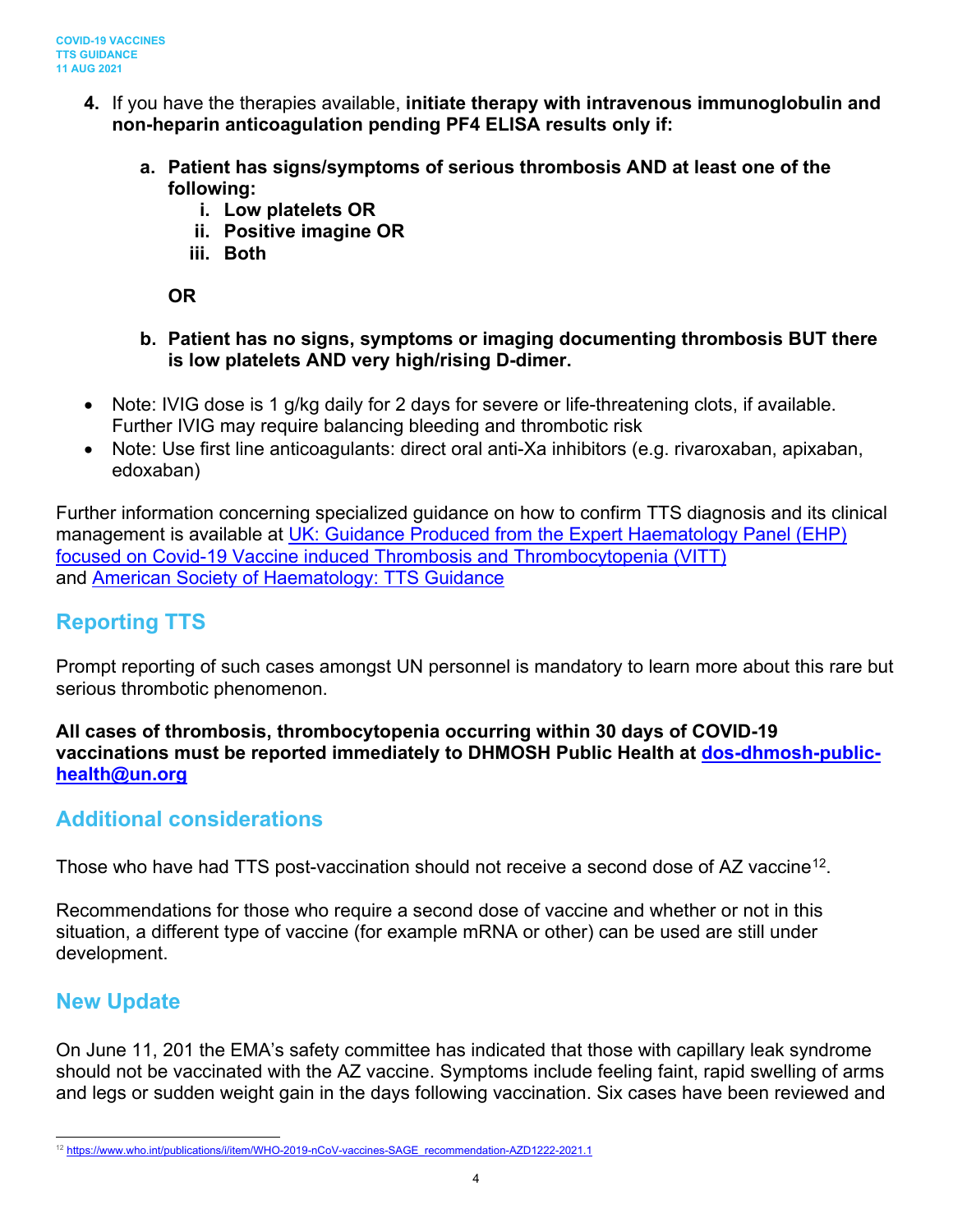most occurred in women and within 4 days of vaccination. The WHO has not yet released guidance on this matter.

#### **References**

- UK: Guidance Produced from the Expert Haematology [Panel \(EHP\) focused on Covid-19 Vaccine induced](https://b-s-h.org.uk/media/19530/guidance-version-13-on-mngmt-of-thrombosis-with-thrombocytopenia-occurring-after-c-19-vaccine_20210407.pdf)  [Thrombosis and Thrombocytopenia \(VITT\)](https://b-s-h.org.uk/media/19530/guidance-version-13-on-mngmt-of-thrombosis-with-thrombocytopenia-occurring-after-c-19-vaccine_20210407.pdf)
- [Ontario: Vaccine-Induced Prothrombotic Immune Thrombocytopenia \(VIPIT\) Following AstraZeneca COVID-19](https://covid19-sciencetable.ca/sciencebrief/vaccine-induced-prothrombotic-immune-thrombocytopenia-vipit-following-astrazeneca-covid-19-vaccination/)  **[Vaccination](https://covid19-sciencetable.ca/sciencebrief/vaccine-induced-prothrombotic-immune-thrombocytopenia-vipit-following-astrazeneca-covid-19-vaccination/)**
- Interim statement of the COVID-19 subcommittee of the WHO Global Advisory Committee on Vaccine Safety on [AstraZeneca COVID-19 vaccine](https://www.who.int/news/item/07-04-2021-interim-statement-of-the-covid-19-subcommittee-of-the-who-global-advisory-committee-on-vaccine-safety)
- [https://www.ema.europa.eu/en/news/astrazenecas-covid-19-vaccine-ema-finds-possible-link-very-rare-cases](https://www.ema.europa.eu/en/news/astrazenecas-covid-19-vaccine-ema-finds-possible-link-very-rare-cases-unusual-blood-clots-low-blood)[unusual-blood-clots-low-blood](https://www.ema.europa.eu/en/news/astrazenecas-covid-19-vaccine-ema-finds-possible-link-very-rare-cases-unusual-blood-clots-low-blood)
- [https://www.uptodate.com/contents/covid-19-vaccine-induced-immune-thrombotic-thrombocytopenia](https://www.uptodate.com/contents/covid-19-vaccine-induced-immune-thrombotic-thrombocytopenia-vitt?topicRef=129849&source=see_link)[vitt?topicRef=129849&source=see\\_link](https://www.uptodate.com/contents/covid-19-vaccine-induced-immune-thrombotic-thrombocytopenia-vitt?topicRef=129849&source=see_link)
- [NEJM: Thrombosis and Thrombocytopenia after ChAdOx1 nCoV-19 Vaccination \(9 April 2021\)](https://www.nejm.org/doi/full/10.1056/NEJMoa2104882)
- WHO: Guidance for clinical case management of thrombosis with thrombocytopenia syndrome(TTS) following [vaccination to prevent coronavirus disease \(COVID-19\) \(who.int\)](https://www.who.int/publications/i/item/WHO-2019-nCoV-TTS-2021.1)